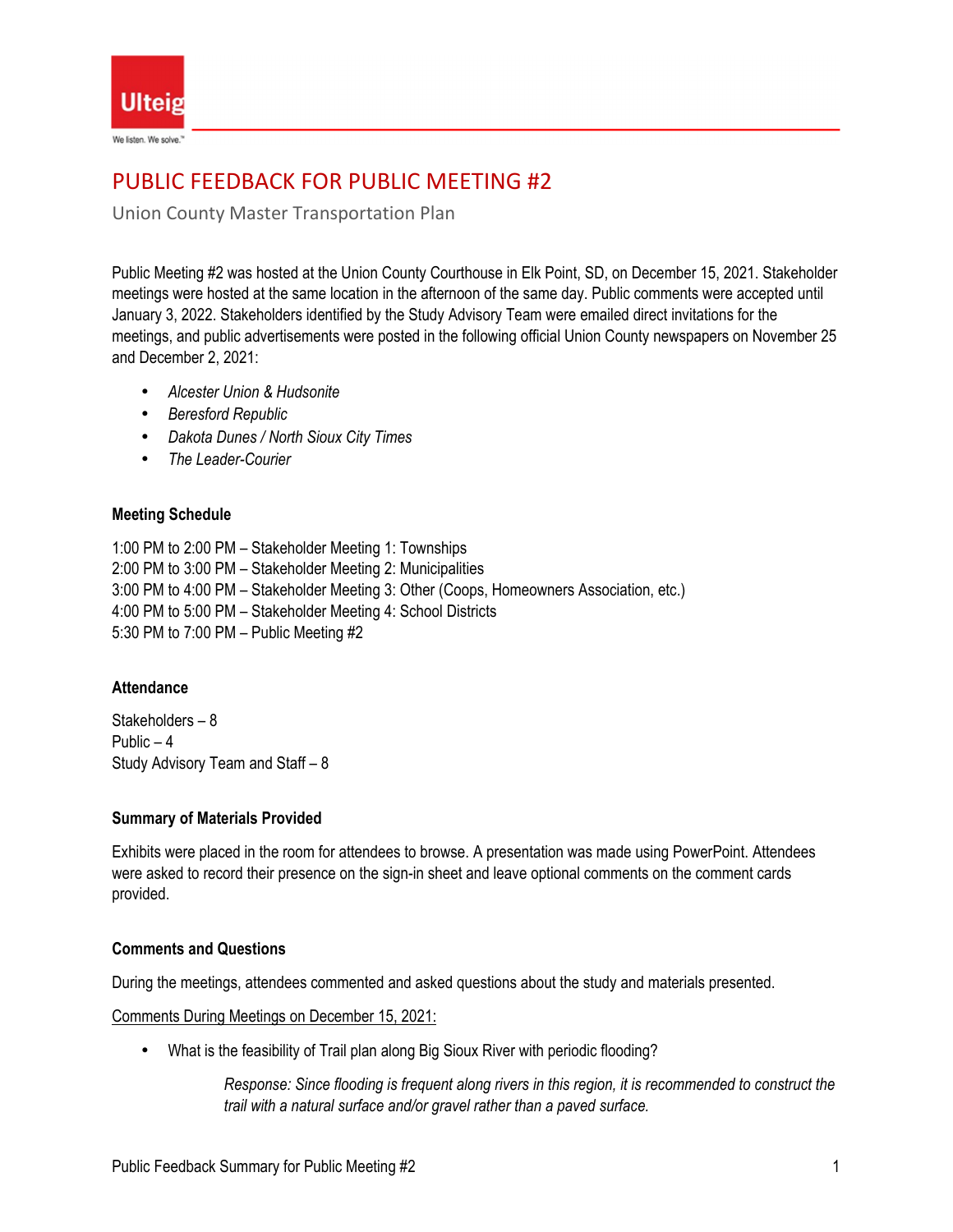

• Who owns the trails? Who maintains it?

*Response: An entity to construct trails would need to be identified, and an entity to maintain the trails would need to be identified, these entities do not necessarily need to be the same, however they will work closely together. One idea is that a trails network could be constructed and maintained by a non-profit entity. Another option is to form a Union County Parks, Trails, and Open Space Department or Division, this entity could fall under the Highways Department, or be a standalone department.* 

• Do the costs for trails cut into the budget of the roads and bridges?

*Response: Funding for a trails network can come out of the same fund for roads and bridges. However, a goal should be to find alternative funding sources such as grants to lessen the financial impact that trails have on roadway funding, or the possibility exists to pass a voter approved trails fund.* 

• Township roads are only 18-20 feet wide, and 66 feet of Right-of-Way. We have concerns about combine widths that are as wide as the road bed. There is no state law about size of farm equipment. The roads were designed many years ago and did not account for such large vehicles.

> *Response: Improving township roads solely to accommodate very large farm equipment is probably not feasible. A different kind of discussion may need to take place.*

• The delineators placed as a result of a signs project have presented maintenance challenges. It is hard to mow, and the long grass causes snow drifting in the winter. Sometimes large farm equipment needs spotters on the road to flag vehicles ahead, because the farm equipment needs both lanes of the road.

> *Response: The intentions of the delineators along roads with steep slopes and along curves are well intended, to improve safety and visibility of the roadside. There may have been some unintended consequences that cause new safety concerns.*

In Beresford, there is a problem with people running stop signs in town because they don't notice the stop signs.

> *Response: There are ways to increase the conspicuity of stop signs, including larger signs, advanced signing, flags, LED flashers, and other engineering solutions. The location(s) described are within Beresford jurisdiction, not Union County.*

• There is a path that connects Wynstone Housing Development to the Adams Homestead and State Nature Preserve.

*Response: Noted that this connection exists for non-vehicular transportation modes.* 

• How much funding will there be for the County from the big new infrastructure bill?

*Response: Appropriation of funding has not been passed yet.*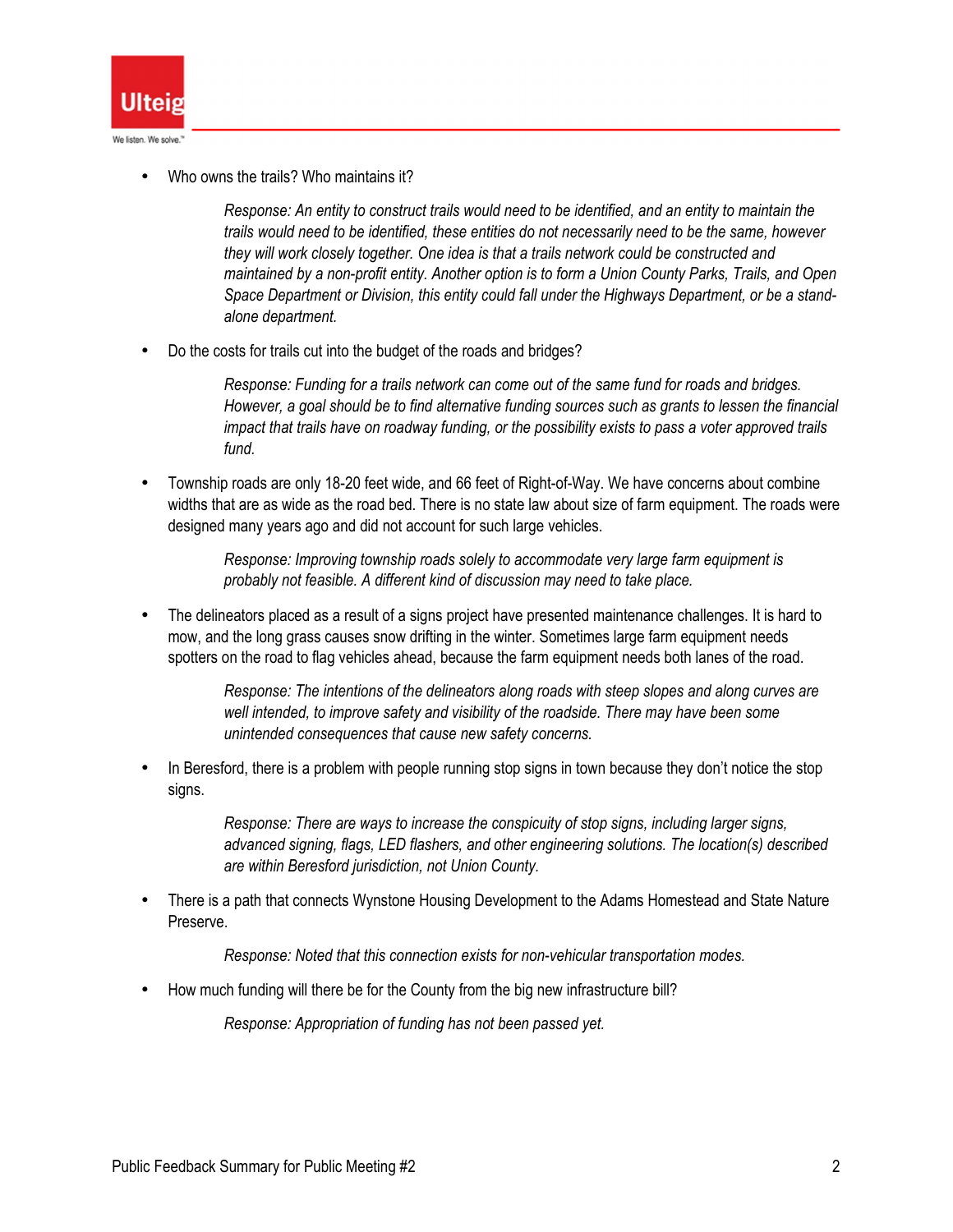

• How does the new interstate interchange plan near North Sioux City affect this study?

*Response: New interstate interchanges or a moved interchange have not been programmed for SDDOT funding. The recent Decennial Interstate Corridor Study did not include a new or moved interchange in North Sioux City. Interstate plans take a long time, and the preference is to time it when the bridges have reached their useful service life. This led to additional discussion about development in North Sioux City and cooperation with SDDOT and likely timelines. This discussion topic did not directly apply to the Union County MTP, but potential modifications at the interstate would likely affect the transportation network nearby, including Union County highways.* 

• Does Union County prioritize "Farm to Market Roads?"

*Response: This terminology varies by county. Union County does not officially define roads this way. The Major Roads Plan as part of the Union County MTP prioritizes the roads based on operations, safety, access, and freight capacity. Farm-to-market type routes are part of the consideration.* 

• County Road 1B would be great to have wider shoulders.

*Response: County Road 1B is defined as a "County Paved – Priority Route" in the Major Roads Plan.* 

School traffic is bad on Northshore Drive, not designed well. It is also in disrepair.

*Response: The area in question is under North Sioux City jurisdiction, and there has been some analysis completed to come up with alternatives for solutions.* 

Comments submitted by stakeholders who could not attend stakeholder meetings in person:

Are bus routes considered for roads with bridges that may be closed?

*Response: Bus routes can vary over time. It is mostly assumed that bus routes are correlated with annual traffic volumes. The lower the traffic volume, the less likely it is used as a bus route. Low traffic volumes are a factor considered with bridges that are deemed as candidates for future closure. Before a bridge is ultimately deemed to be closed, consideration for its use as a bus route and the resulting detour should be taken into consideration.* 

• Between Alcester and Hawarden, the railroad tracks appear to be used for storage, and could be a good option for a trail.

> *Response: Rail Trails or Rails with Trails are good options to consider when designing a new trail plan.*